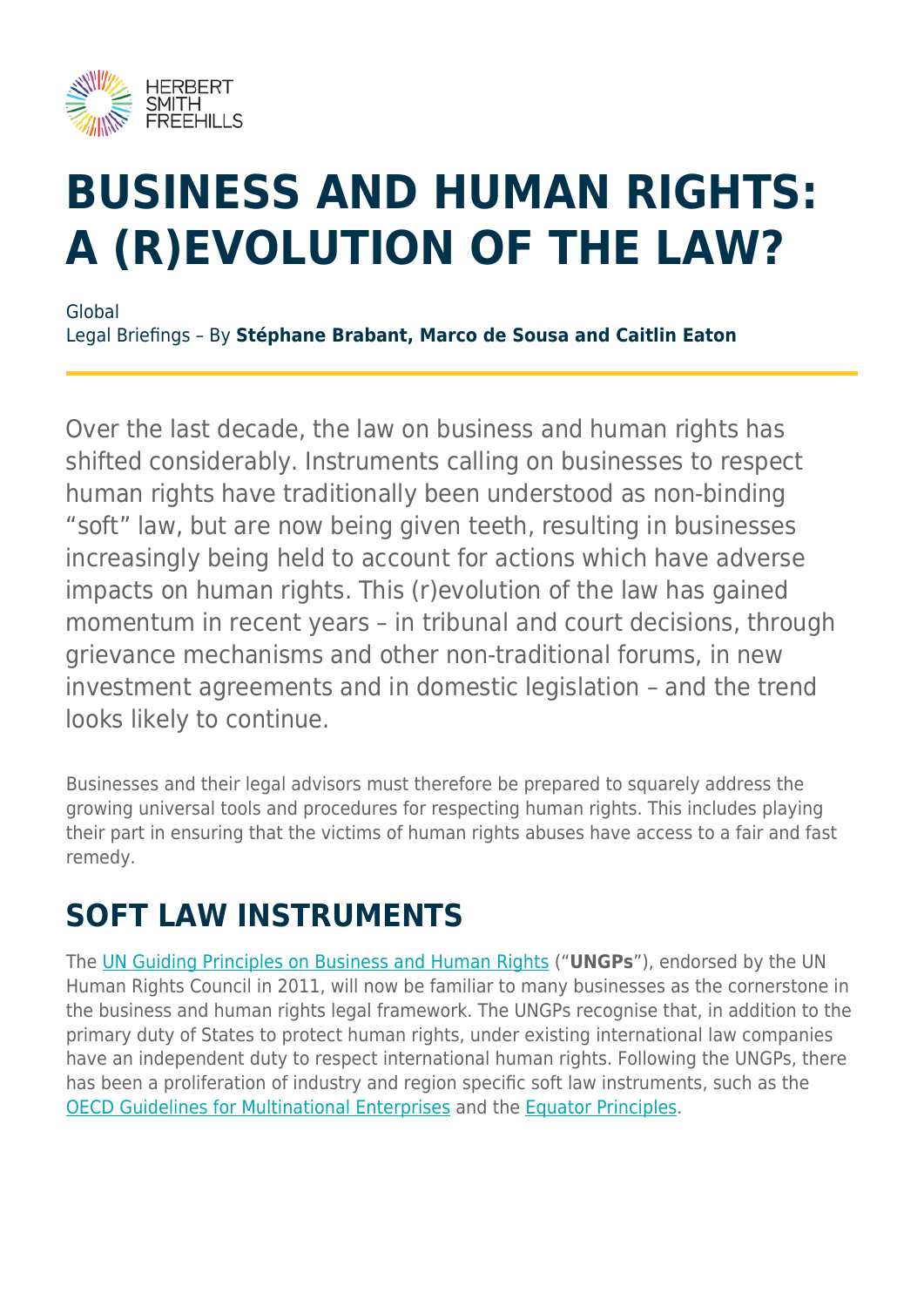[Led by the extractives industry](https://hsfnotes.com/africa/2019/06/10/promoting-human-rights-through-the-extractive-industry/), businesses across multiple sectors have taken voluntary steps to meet these obligations throughout their supply chains – and will often publicise these steps, including by establishing internal policies and codes of conduct. Businesses also routinely "[contractualise](https://www.herbertsmithfreehills.com/latest-thinking/setting-human-rights-standards-through-international-contracts)" human rights obligations by incorporating standards in their commercial contracts, such as in lending agreements and joint venture agreements. Initiatives are underway to formulate a set of [model contract clauses](https://www.americanbar.org/groups/human_rights/business-human-rights-initiative/contractual-clauses-project/) aimed at protecting workers' rights in international supply chains.

### **SOFT LAW INSTRUMENTS GAINING TEETH**

Despite the voluntary nature of these instruments, it is becoming increasingly difficult for businesses to ignore the risk of potential financial and reputational backlash for human rights infringements. This (r)evolution in the law is marked by a generation of new judges – in international and domestic courts and tribunals, but also in the court of public opinion, including shareholder pressure and the endorsement of consumers. These changing pressures are gradually giving way to a change in mindset, with international human rights obligations forming part of the galaxy of regulation within which businesses must operate.

#### **INVESTMENT TREATY ARBITRATION**

This shift in the treatment of international human rights law can be observed in recent investment treaty cases. Twenty years ago, it was almost unheard of to speak about international human rights law in the context of investor-state disputes. However, in recent years, states have deployed human rights arguments as both a shield to defend against investor claims, and as a sword, in the form of counterclaims against investors. Investment treaty tribunals have engaged substantively with these arguments, and have also welcomed the submissions of third party interveners (known as amicus curiae) in relation to human rights issues.

For instance, in [Suez v Argentina](https://www.italaw.com/sites/default/files/case-documents/ita0826.pdf), Argentina raised the defence of necessity under customary international law, arguing that it had to take the measures it did to safeguard the essential interests of the State - including the human right to water. In *[Urbaser v Argentina](https://hsfnotes.com/arbitration/2017/03/14/urbaser-v-argentina-and-burlington-v-ecuador-investment-arbitration-is-not-over-the-counterclaims-yet/)*, the State went a step further, arguing that the claimants had violated international human rights obligations relating to the right to water. The tribunal in Urbaser accepted jurisdiction over Argentina's human rights counterclaim, but ultimately dismissed the counterclaim on the merits. In reaching this conclusion, the tribunal examined various international human rights instruments – including the UNGPs – and noted that none of these gave rise to a positive international law obligation on the investor to ensure the population's access to water. The tribunal did, however, recognise that companies have a negative obligation not to commit acts that violate human rights. The tribunal stated "it can no longer be admitted that companies operating internationally are immune from becoming subjects of international law".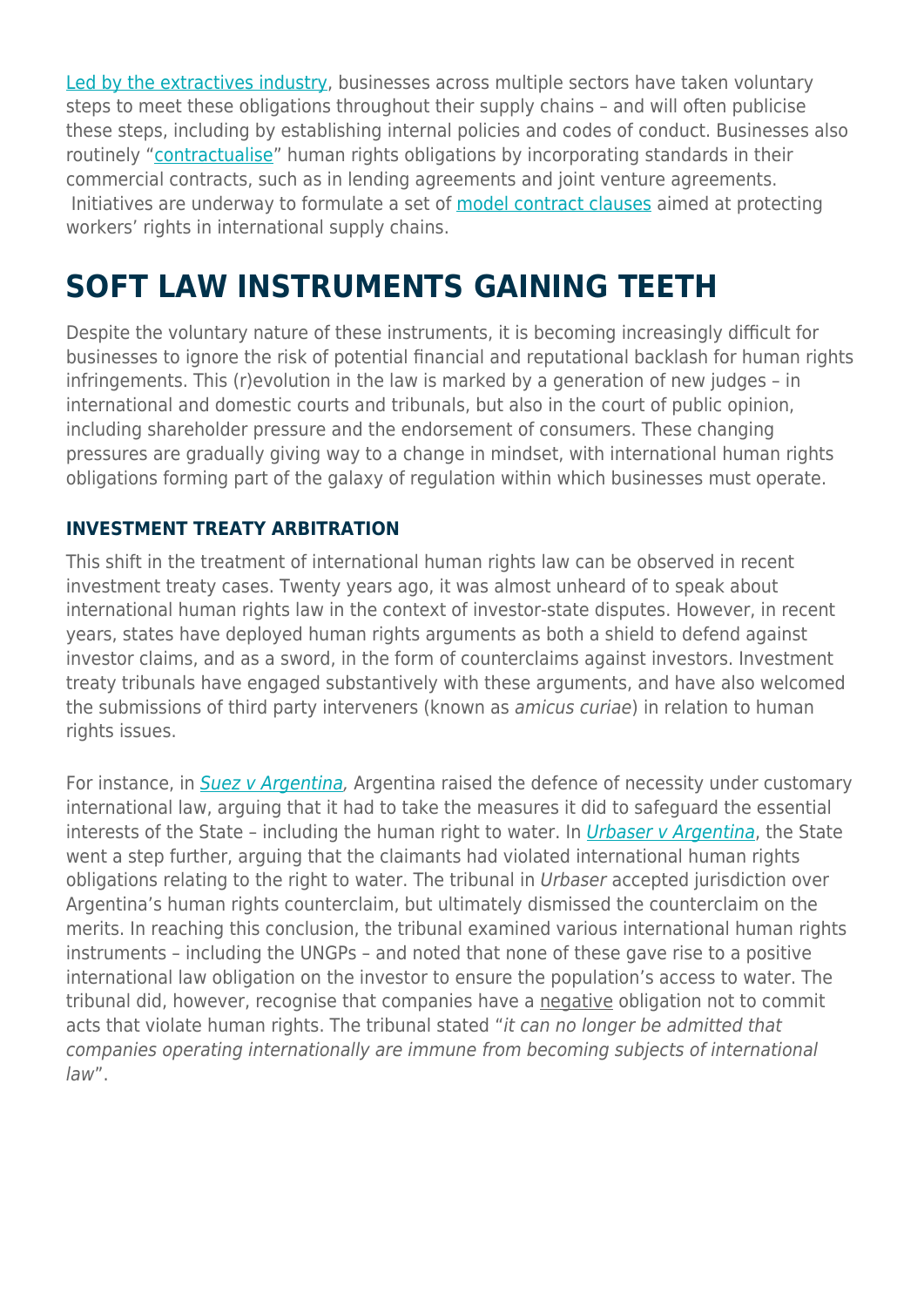In [Bear Creek v Peru](https://hsfnotes.com/arbitration/2018/01/26/bear-creek-mining-corp-v-peru-the-potential-impact-on-damages-of-an-investors-contributory-action-and-failure-to-obtain-a-social-license/) the tribunal unanimously found that Peru had unlawfully expropriated the claimant's investment, but chose to award only minimal damages representing the investor's sunk costs because the investor had failed to obtain a "social licence", which meant the project was unlikely to be profitable. A social licence is not a legal requirement, and it is not a substitute for respecting recognised international human rights norms. Rather, it encapsulates the need to engage with and respect the rights of local communities, including indigenous populations.

Professor Philippe Sands QC, in a strongly worded dissent, considered that damages should be further reduced on the basis of contributory fault due to the investor's failure to obtain a social licence and its contribution to the local opposition to the project. Professor Sands considered that, while the obligations in the International Labour Organisation's 1989 Indigenous and Tribal Peoples Convention did not apply to private foreign investors, it is not "without significance or legal effects for them".

These cases demonstrate the increasing willingness of tribunals to engage with supposedly non-binding instruments, and to interpret investment treaty protections in harmony with international human rights law.

#### **DOMESTIC LITIGATION**

A similar trend can be observed in domestic litigation. In 2019, the UK Supreme Court handed down the important judgment in the [Vedanta](https://www.supremecourt.uk/cases/docs/uksc-2017-0185-judgment.pdf) litigation, in which it held that English courts could assume jurisdiction over a UK parent company in respect of claims alleging human rights complaints against a foreign subsidiary. The recent decision in [Okpabi v Shell](https://hsfnotes.com/litigation/2021/02/15/okpabi-v-shell-supreme-court-allows-appeal-in-jurisdictional-challenge-relating-to-parent-company-duty-of-care/) affirmed this approach.

#### **NON-JUDICIAL MECHANISMS**

Despite the increasing move from "soft" to "hard" law in this area, victims of human rights abuses and rights holders continue to face considerable challenges to accessing effective remedies. Formal dispute resolution can be lengthy, costly or otherwise inaccessible to those who need it most. Victims of human rights violations need a remedy today; not in many years' time, at the end of a lengthy judicial process.

In response to the need for fair, fast and transparent justice, there is growing interest in disputes being resolved through non-judicial grievance mechanisms and other non-traditional systems. The Business and Human Rights Access to Remedy Institute (ARI) currently being developed with the Centre for Human Rights of the American Bar Association is one such initiative, aimed at facilitating the realisation of the third 'remedies' pillar of the UNGPs. The [Hague Rules on Business and Human Rights Arbitration](https://www.cilc.nl/cms/wp-content/uploads/2019/12/The-Hague-Rules-on-Business-and-Human-Rights-Arbitration_CILC-digital-version.pdf) provide a set of arbitral rules for the arbitration of business-related human rights disputes that seek to provide a more level playing field for victims.

The development of these initiatives will require lawyers to account for the innovative ways in which businesses may be held accountable to the victims of human rights violations.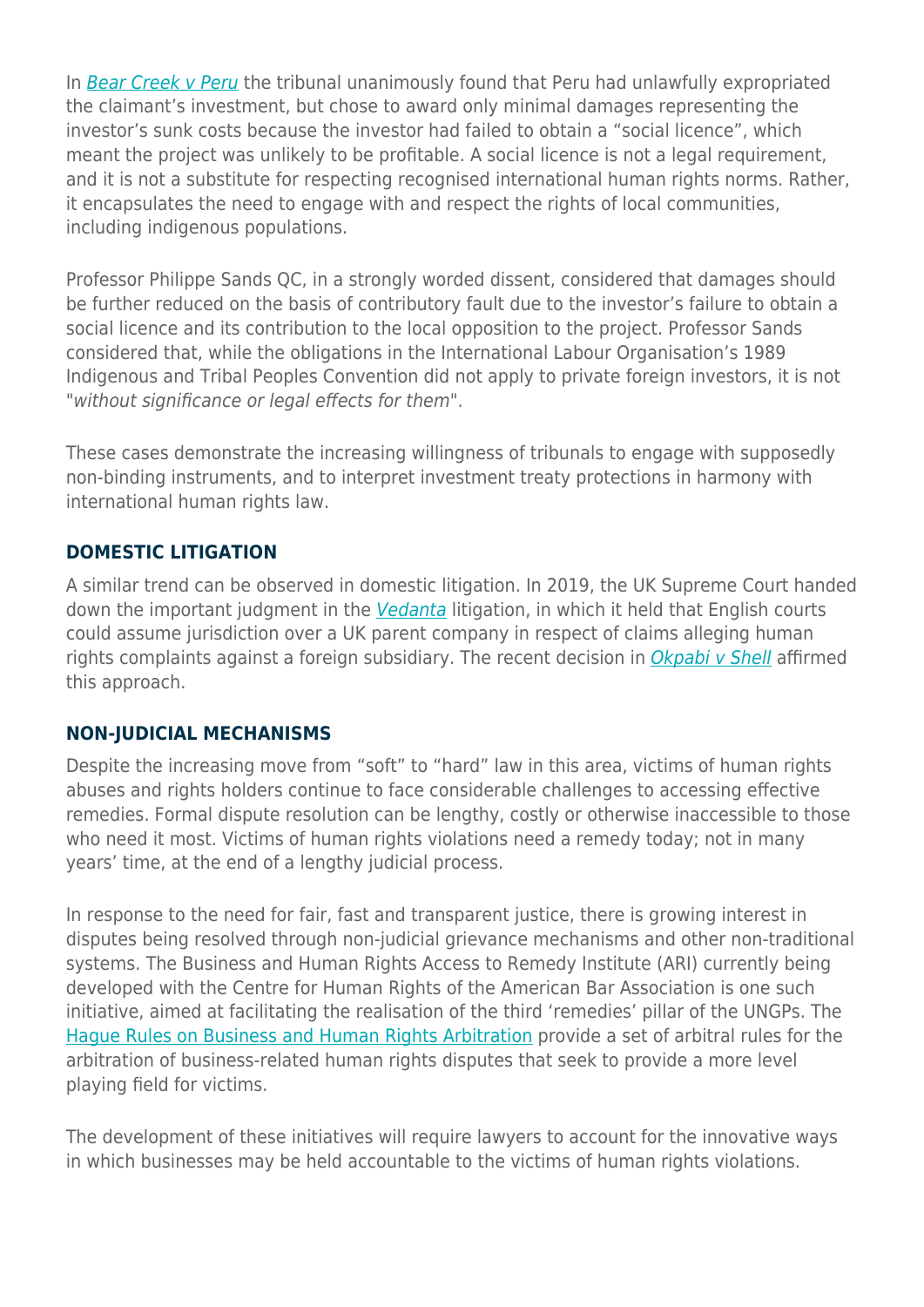# **HARD LAW INSTRUMENTS**

Alongside the shifting treatment of soft law instruments, the requirement that businesses respect human rights law is also filtering into binding treaties and legislation. Recent changes to investment treaty drafting have seen an increased focus on human rights, with states expressly carving out their rights to regulate in the public interest. Some treaties go further; for instance, the 2019 model BITs of both [the Netherlands](https://hsfnotes.com/arbitration/2019/05/01/final-dutch-model-bit-published-potential-for-claims-against-investors-and-link-between-gender-equality-and-investment/) and Morocco expressly refer to instruments such as the UNGPs and OECD Guidelines for Multinational Enterprises.

At the domestic level, several states have introduced legislation requiring companies to comply with human rights standards. The [UK Modern Slavery Act](https://www.herbertsmithfreehills.com/latest-thinking/the-uk-modern-slavery-act-one-year-on) requires certain companies to publish transparency statements setting out the steps taken to ensure that slavery and human trafficking are not taking place in any part of their business or supply chain (and there are [plans to further strengthen these measures\)](https://www.herbertsmithfreehills.com/latest-thinking/uk-government-plans-to-strengthen-modern-slavery-act-2015-reporting-requirements). Similar legislation has been adopted in [Australia](https://www.herbertsmithfreehills.com/latest-thinking/modern-slavery-%E2%80%93-update-on-nsw-regime). Under the [French Law on the Corporate Duty of Vigilance](https://www.herbertsmithfreehills.com/latest-thinking/frances-corporate-duty-of-vigilance-law-current-issues-and-preparing-for-the-future), many French companies are required to publish and implement annual vigilance plans addressing risks to human rights and the environment. There are plans to introduce similar mandatory due diligence laws in [Switzerland](https://www.herbertsmithfreehills.com/latest-thinking/switzerland-to-hold-referendum-on-proposed-human-rights-due-diligence-law) and in [Germany.](https://www.herbertsmithfreehills.com/latest-thinking/mandatory-human-rights-and-esg-due-diligence-in-europe-%E2%80%93-a-race-to-the-top) The EU has recently published a [draft Directive](https://www.herbertsmithfreehills.com/latest-thinking/mandatory-human-rights-and-esg-due-diligence-in-europe-%E2%80%93-a-race-to-the-top) which would require all EU member states to impose environmental and human rights due diligence obligations on all enterprises domiciled or operating in Europe. Further, the [UK](https://www.herbertsmithfreehills.com/latest-thinking/uk-autonomous-sanctions-underline-importance-of-human-rights-due-diligence) and [EU](https://www.herbertsmithfreehills.com/latest-thinking/eu-introduces-global-human-rights-sanctions-regime) have recently announced new sanctions regimes to prevent dealings with individuals and entities accused of human rights violations.

It is noticeable that these developments are taking place in both common law and civil law countries, with remarkable similarity. The alignment of common law and civil law systems on the issue of human rights reflects the universal nature of the issue, resulting in the growth of increasingly universal tools and procedures on how to respect human rights.

At the global level, a working group of the UN Human Rights Council has for several years been negotiating a [draft treaty](https://hsfnotes.com/arbitration/2014/07/04/towards-a-treaty-on-business-and-human-rights/) that aims to articulate international legally binding obligations on businesses with respect to human rights.

# **CONCLUSION**

In the span of just a decade since the introduction of the UNGPs, there has been a noticeable shift in the compass of the law on business and human rights. What has traditionally been seen as voluntary soft law is slowly becoming mandatory hard law.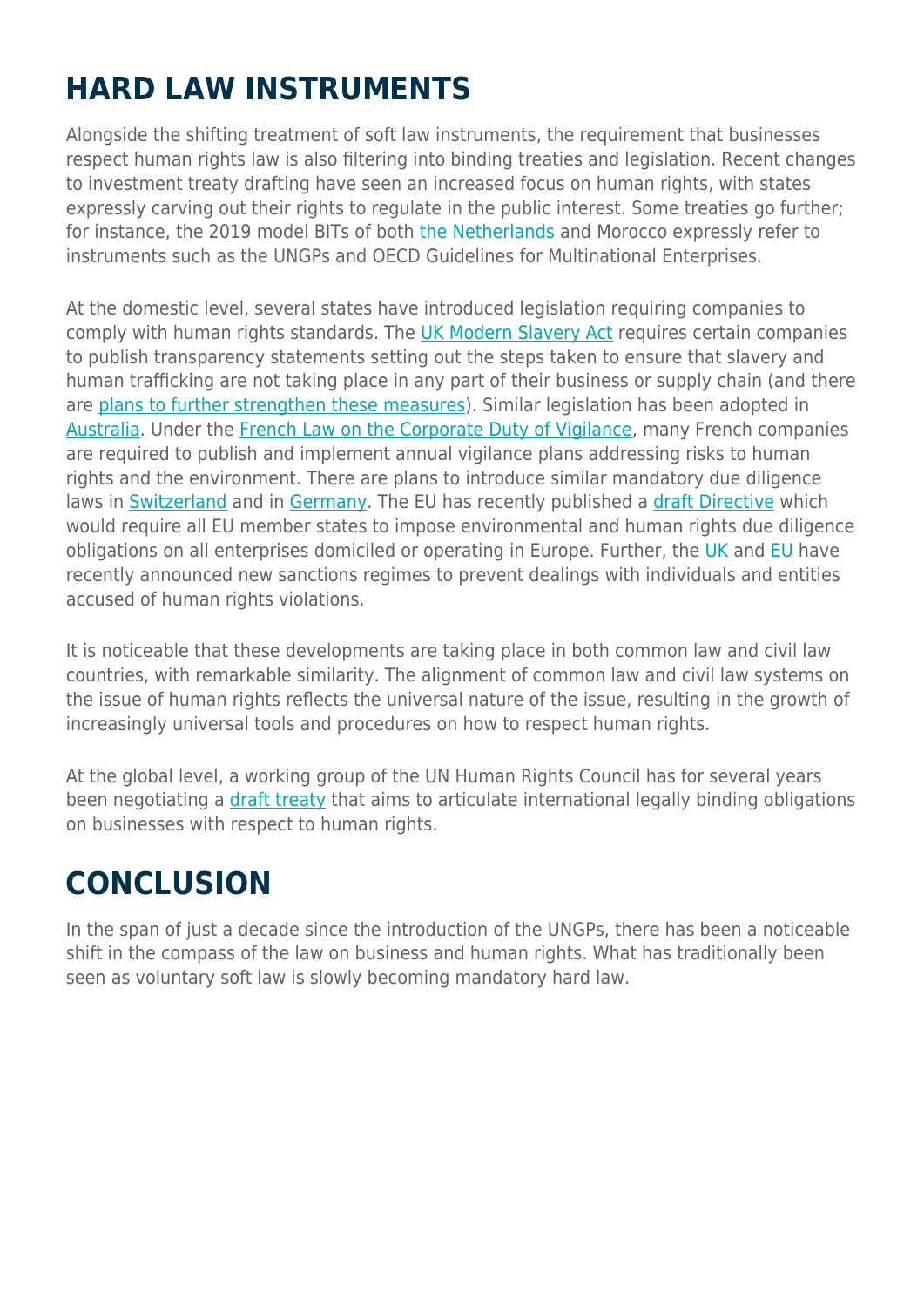The use of concepts enshrined in the UNGPs in domestic litigation and investment treaty arbitration – notably the duty on businesses to respect internationally recognised human rights and to conduct human rights due diligence – has been instrumental in this (r)evolution of the law. The bright line between public human rights law and private commercial law has become blurred and the trend is clear: corporations will increasingly be held to account for the impact of their investments on local populations. A key part of that accountability will be ensuring that victims have access to fast and effective remedies, including through operational-level grievance mechanisms as alternatives to long and expensive judicial processes. Disruptive technologies also promise new solutions in this area. There are obvious use cases for blockchain and other distributed ledger technologies in the assurance of human rights due diligence processes.

The law is under construction, but the direction of travel is clear. Ensuring respect for human rights has become a business imperative, and businesses and their legal advisors will need to be prepared to address this head-on.